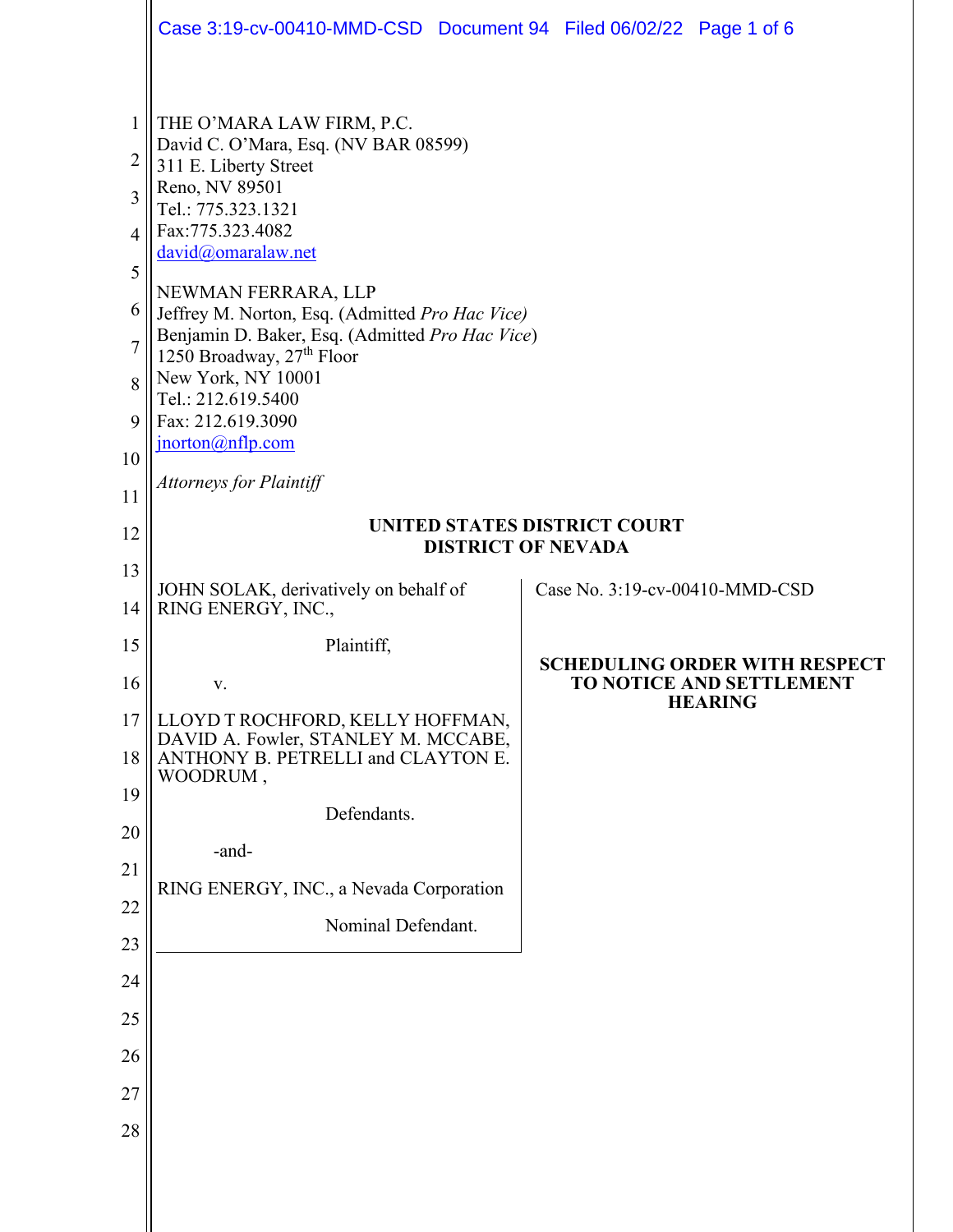1 2 3 4 5 6 7 8 9 10 11 12 13 14 15 16 17 18 19 20 21 22 23 24 25 26 27 28 WHEREAS, the Parties to the above-captioned action (the "Action") have entered into a Stipulation of Compromise and Settlement dated May 25, 2022 (the "Stipulation"), which sets forth the terms and conditions for the proposed settlement and dismissal with prejudice of the Action (the "Settlement"), subject to review and approval by this Court pursuant to Fed. R. Civ. P. 23.1 and upon notice of the current stockholders of nominal defendant Ring Energy, Inc. ("Ring" or the "Company"); WHEREAS, the Court has read and considered the Stipulation and the accompanying documents; and WHEREAS all Parties have consented to the entry of this Order. NOW, upon application of the Parties, after review and consideration of the Stipulation filed with the Court and the exhibits annexed thereto, IT IS HEREBY ORDERED this  $2nd$  da y of June  $3022$  as follows: 1. For purposes of this Scheduling Order, the Court incorporates by reference the definitions in the Stipulation and all capitalized terms used herein shall have the same meanings as set forth in the Stipulation unless otherwise defined herein. 2. A hearing (the "Settlement Hearing") shall be held on August 9 a.m., in the Bruce R. Thompson Federal Courthouse, 400 S. Virginia St., Reno, Nevada, 89501, or via Zoom to: (i) determine whether the proposed Settlement, on the terms and conditions provided for in the Stipulation, is fair, reasonable, and adequate and in the best interests of Ring and its current stockholders; (ii) determine whether the Court should finally approve the Stipulation and enter the Order and Final Judgment (the "Judgment") as provided in the Stipulation, dismissing the Action with prejudice and extinguishing and releasing the Released Claims; (iii) hear and determine any objections to the proposed Settlement; (iv) determine whether the Court should 2022 at 9:00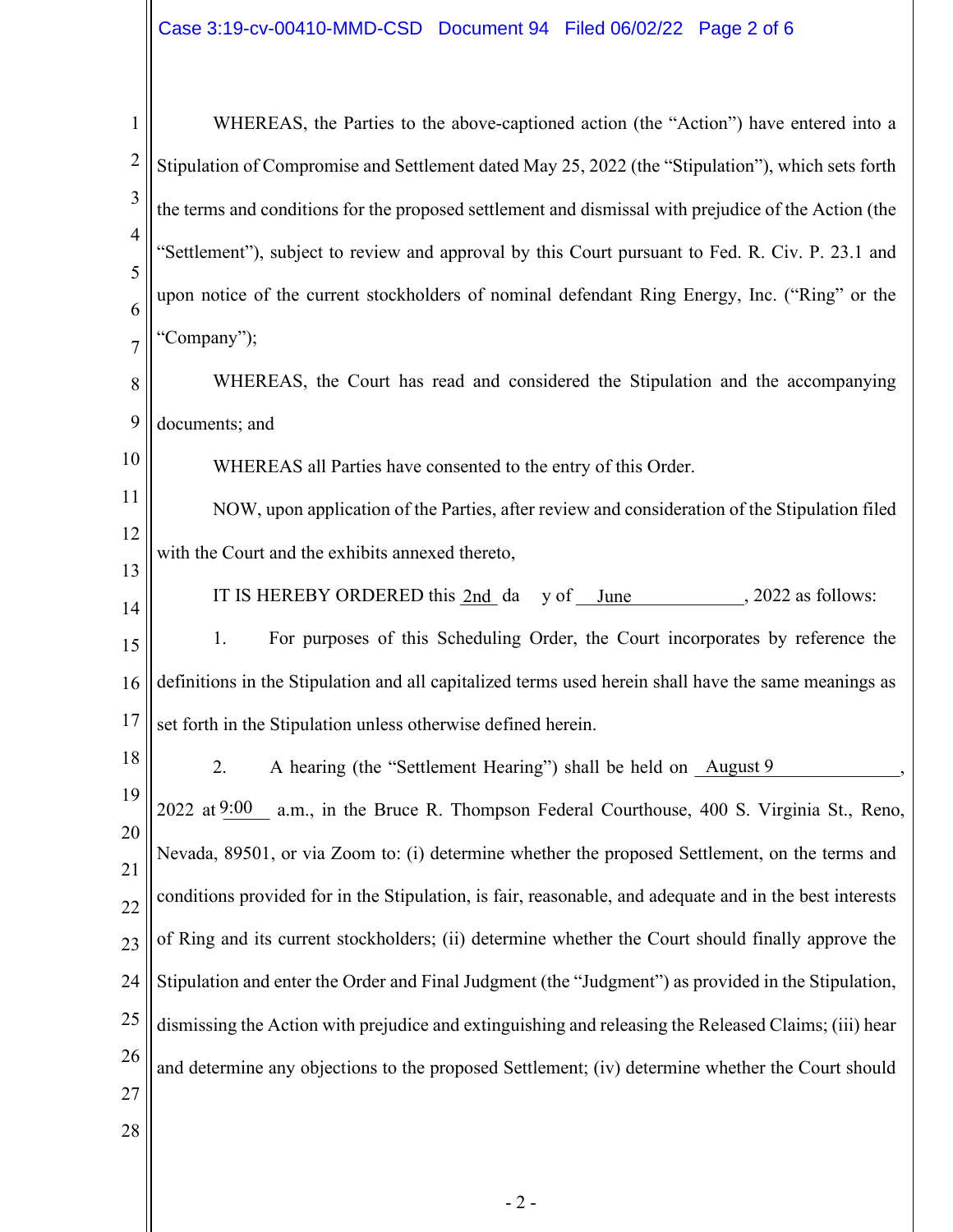1 2 approve Plaintiff's Fee and Expense Application and Incentive Award for Plaintiff; (v) rule on such other matters as the Court may deem appropriate.

3 4

3. The Settlement Hearing may be adjourned by the Court from time to time without further notice to anyone other than the Parties to the Action and any Objectors (as defined herein).

6

7

5

4. The Court reserves the right to approve the Stipulation at or after the Settlement Hearing with such modifications as may be consented to by the Parties and without further notice.

8 9 10 11 5. The Court approves, in form and content, the Notice of Pendency of Settlement of Derivative Action (the "Notice") filed by the Parties with the Stipulation as Exhibit B and finds that the giving of notice substantially in the manner set forth herein meets the requirement of Fed. R. Civ. P. 23.1 and due process, and is the best notice practicable under the circumstances.

12 13 14 15 16 17 18 19 20 21 22 23 24 25 26 6. Within fourteen (14) business days after the entry of this Scheduling Order, Ring shall mail or cause to be mailed the Notice, substantially in the form filed herewith, to all record Ring stockholders at their respective addresses currently set forth in Ring's stock records. All record holders who were not also the beneficial owners of the shares of Ring common stock held by them of record shall be requested to forward the Notice to the beneficial owners of those shares. The Company shall use reasonable efforts to give notice to such beneficial owners by: (i) making additional copies of the Notice available to any record holder who, prior to the Settlement Hearing, requests the same for distribution to beneficial owners, or (ii) mailing or causing to be mailed additional copies of the Notice to beneficial owners as reasonably requested by record holders who provide names and addresses for such beneficial holders. Ring, on behalf of the Individual Defendants, shall be responsible for all costs associated with the mailing of the Notice. If additional notice is required by the Court, then the cost and administration of such additional notice will be borne by Ring on behalf of the Individual Defendants.

- 27
- 28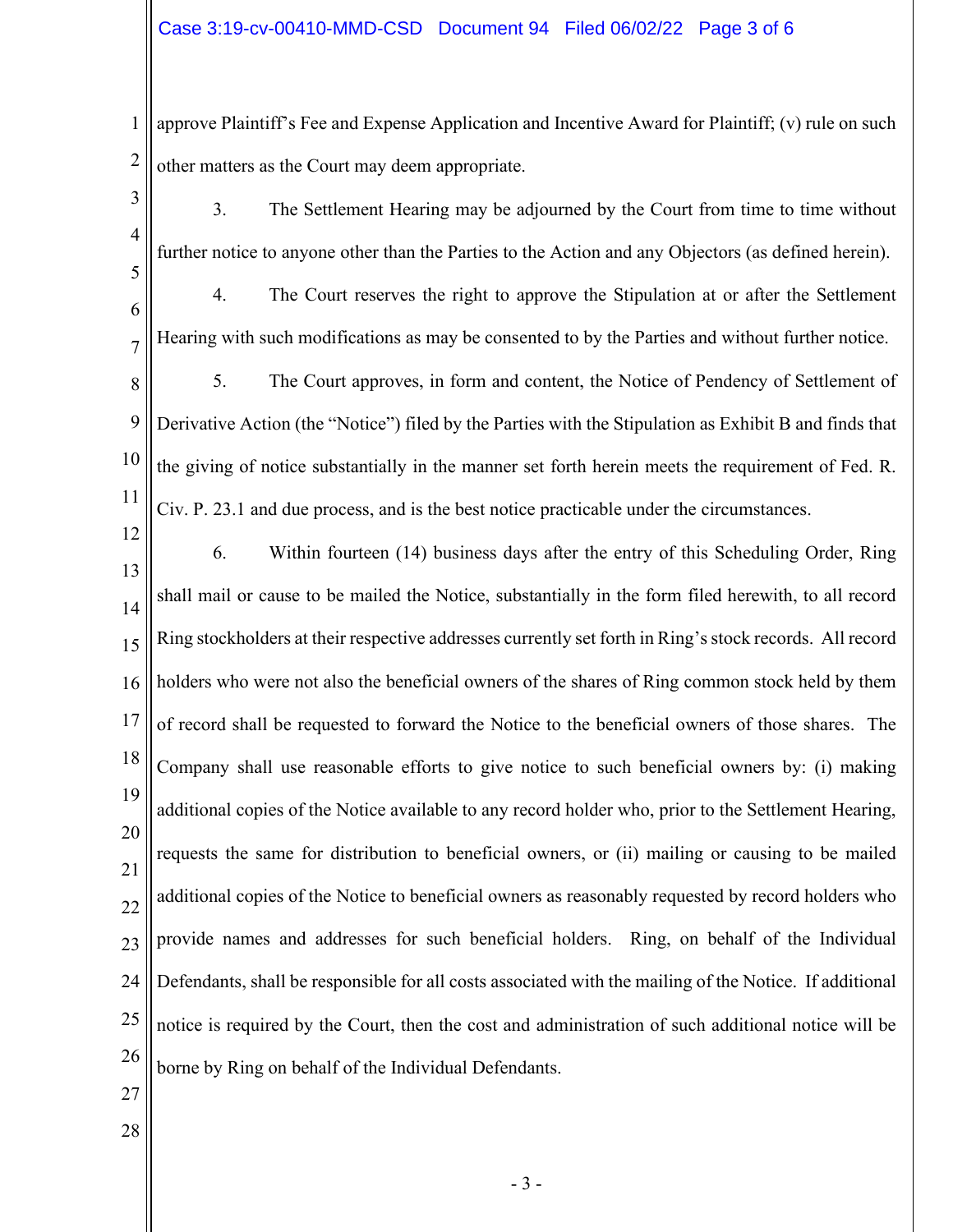1 2

7. Within ten (10) business days after the entry of this order, Newman Ferrara LLP shall post copies of the Notice and the Stipulation on its website (www.nfllp.com).

3 4 5 6 7 8 9 10 11 12 13 14 15 16 17 18 19 20 21 22 23 24 25 26 27 8. Ten (10) business days prior to the Settlement Hearing, Defendants' Counsel shall serve on counsel in the Action and file with the Court an appropriate affidavit with respect to the preparation and mailing of the Notice, and Plaintiff's Counsel shall serve on counsel in the Action and file with the Court an appropriate affidavit with respect to posting of the Notice and Stipulation. 9. As set forth in the Notice, any record or beneficial stockholder of Ring who objects to the Stipulation, the proposed Judgment to be entered, the Fee and Expense Application, and/or the Incentive Award for Plaintiff who wishes to be heard ("Objector"), may appear in person or by his, her, or its attorney at the Settlement Hearing and present any evidence or argument that may be proper and relevant; provided, however, that no Objector shall be heard or entitled to contest the approval of the terms and conditions of the Settlement, or, if approved, the Judgment to be entered thereon, unless he, she, or it has, no later than ten (10) calendar days before the Settlement Hearing (unless the Court in its discretion shall thereafter otherwise direct, upon application of such person and for good cause shown), filed with the Clerk of Court for the United States District Court for the District of Nevada, Bruce R. Thompson Federal Courthouse, 400 S. Virginia St., Reno, Nevada, 89501, and served (electronically through the Court's electronic filing system, by hand, or by overnight mail) on Plaintiff's Counsel and Defendants' Counsel, at the addresses listed below, the following: (i) proof of current ownership of Ring stock; (ii) a written notice of the Objector's intention to appear, including identifying, if represented, the Objector's counsel; (iii) a detailed statement of the objections to any matter before the Court; and (iv) a detailed statement of all of the grounds thereon and the reasons for the Objector's desire to appear and to be heard, as well as all documents or writings which the Objector desires the Court to consider. In addition to the aforementioned Court address, the addresses to which such information should be sent

28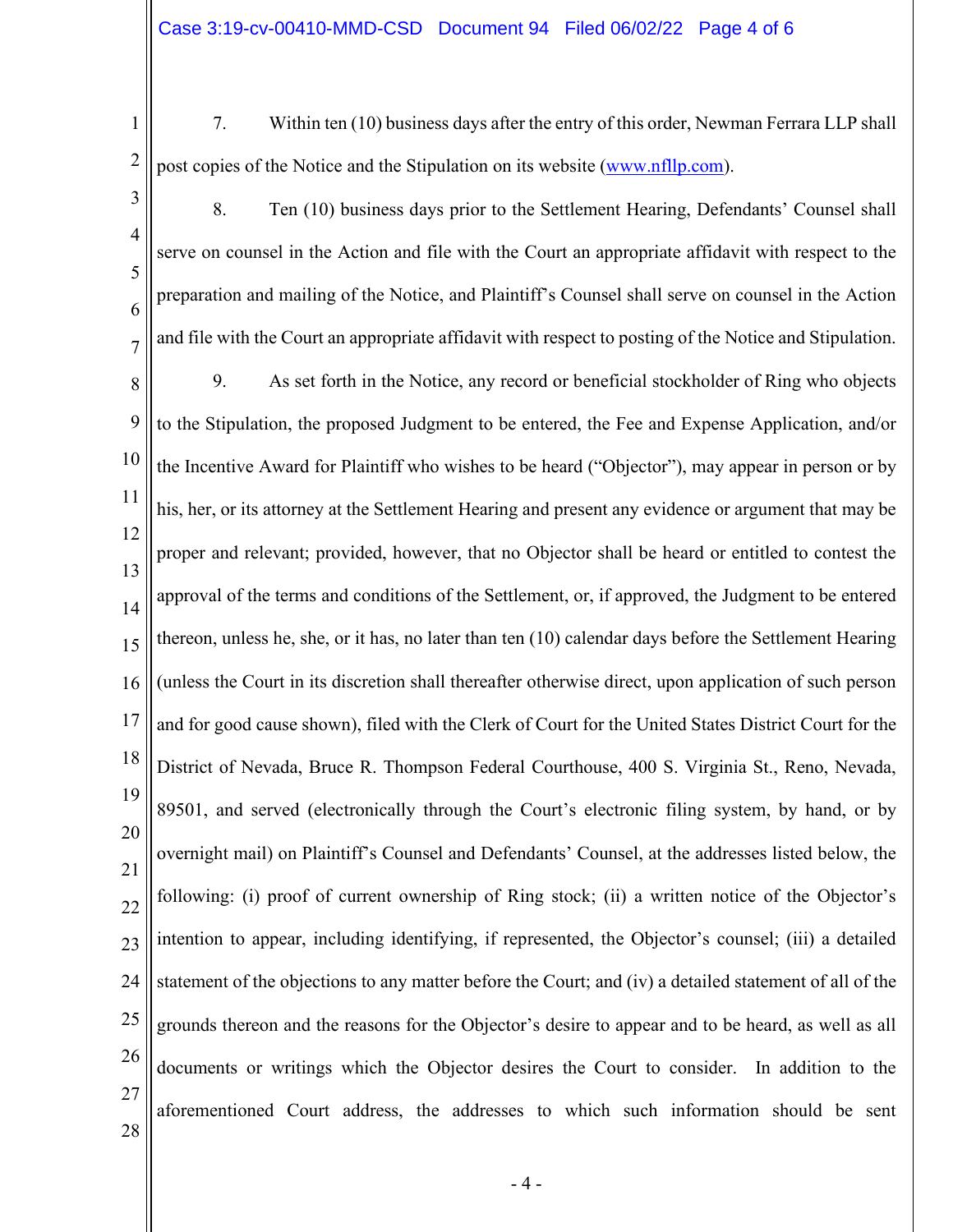1 2 (electronically through the Court's electronic filing system, by hand, or by overnight mail) are as follows:

3 4 5 6 7 8 9 10 11 12 13 14 15 16 17 18 19 20 21 22 23 24 25 26 27 28 **THE O'MARA LAW FIRM, P.C.** David C. O'Mara (NV Bar 8599) 311 E. Liberty St. Reno, Nevada 89501 Tel: (775) 323-1321 david@omaralaw.net *Attorneys for Plaintiff* **DICKINSON WRIGHT PLLC** Michael N. Feder (NV Bar 7332) 3883 Howard Hughes Pkwy., Suite 800 Las Vegas, Nevada 89169 Tel: (302) 472-7300 mfeder@dickinson-wright.com *Attorneys for Defendants* 10. Any Person who fails to object in the manner prescribed above shall be deemed to have waived such objection (including the right to appeal), unless the Court in its discretion allows such objection to be heard at the Settlement Hearing, and shall forever be barred from raising such objection in the Derivative Action or any other action or proceeding or otherwise contesting the Stipulation or the Fee and Expense Amount, and will otherwise be bound by the Final Judgment to be entered and the releases to be given. 11. At least twenty-one (21) calendar days prior to the Settlement Hearing, Plaintiff's counsel shall file with the Court a brief in support of the Settlement, including the Fee and Expense Amount. Any objections to the Settlement and/or the Fee and Expense Amount shall be filed and served no later than ten (10) calendar days prior to the Settlement Hearing. 12. At least five (5) calendar days prior to the Settlement Hearing, the Settling Parties may serve and file with the Court a response brief to any objections made by an Objector pursuant to Paragraph 9, above. 13. All proceedings in this Derivative Action (except proceedings as may be necessary to carry out the terms and conditions of the proposed Settlement) are hereby stayed and suspended until further order of the Court. Except as provided in the Stipulation, pending final determination of whether the Settlement should be approved, Plaintiff in the Derivative Action and all Sage stockholders are barred and enjoined from commencing, prosecuting, instigating, or in any way